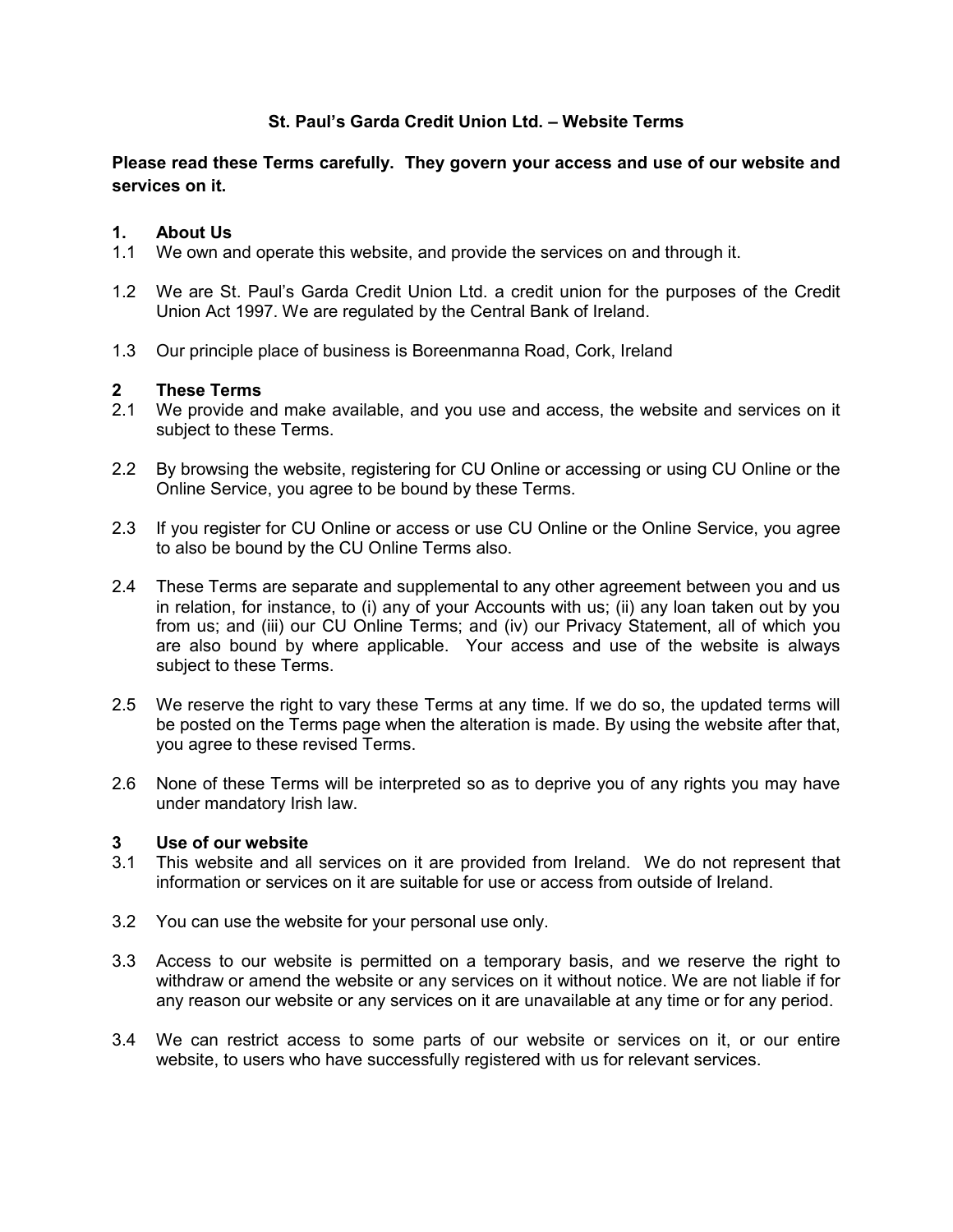- 3.5 You are responsible for making all arrangements necessary for you to have access to our website.
- 3.6 We may restrict you from linking to our website if we consider that a link is prejudicial to our interests.
- 3.7 While we may take precautions against security breaches, no website or Internet transmission is completely secure, and as such, you acknowledge that neither we nor third parties connected to us shall be liable for damages, costs or losses, that may result from interruption or interception of communications or unauthorized access or hacking. We cannot guarantee the privacy and security of such communications.

## **4 Information Purposes Only**

- 4.1 The content of the website is provided for information purposes only, is subject to change and will be updated from time to time without notice to you.
- 4.2 Websites may be tampered with by unauthorised persons and, accordingly, you should view the information provided as indicative only and subject to confirmation by us.

## **5 Intellectual Property**

- 5.1 We are the owner or the licensee of all intellectual property rights in the website, its content and the Online Services, including the website's "look and feel" (collectively the "**Content**"). The Content is protected by copyright laws and other intellectual property laws (including laws related to trade marks, designs, data base rights, sui generis rights and other proprietary rights). All such rights are reserved.
- 5.2 You may not make alterations, copies, extractions, modifications, or additions to the Content, or sell, copy, distribute, disseminate or licence it, or misuse the Content in any way. If you want to re-publish, extract, reproduce, disseminate or otherwise use the Content, you must contact us in advance for written permission except if otherwise expressly provided in these Terms. This is without prejudice to any rights you may have under applicable mandatory law.
- 5.3 If you breach of either of clauses 5.1 or 5.2, your right to use our website, CU Online and the Online Services ceases immediately.

#### **6 Third Party Websites**

- 6.1 You may link to other websites from this website. The linked websites are not under our control and we are not responsible for the contents or actions of any linked site or any link contained in a linked site, or any changes or updates to such websites.
- 6.2 The inclusion of any link does not imply endorsement by us of any website. Your use of third party websites is subject to the terms and conditions of use and privacy policy contained within each of those websites. We may terminate a link to a third party website at any time.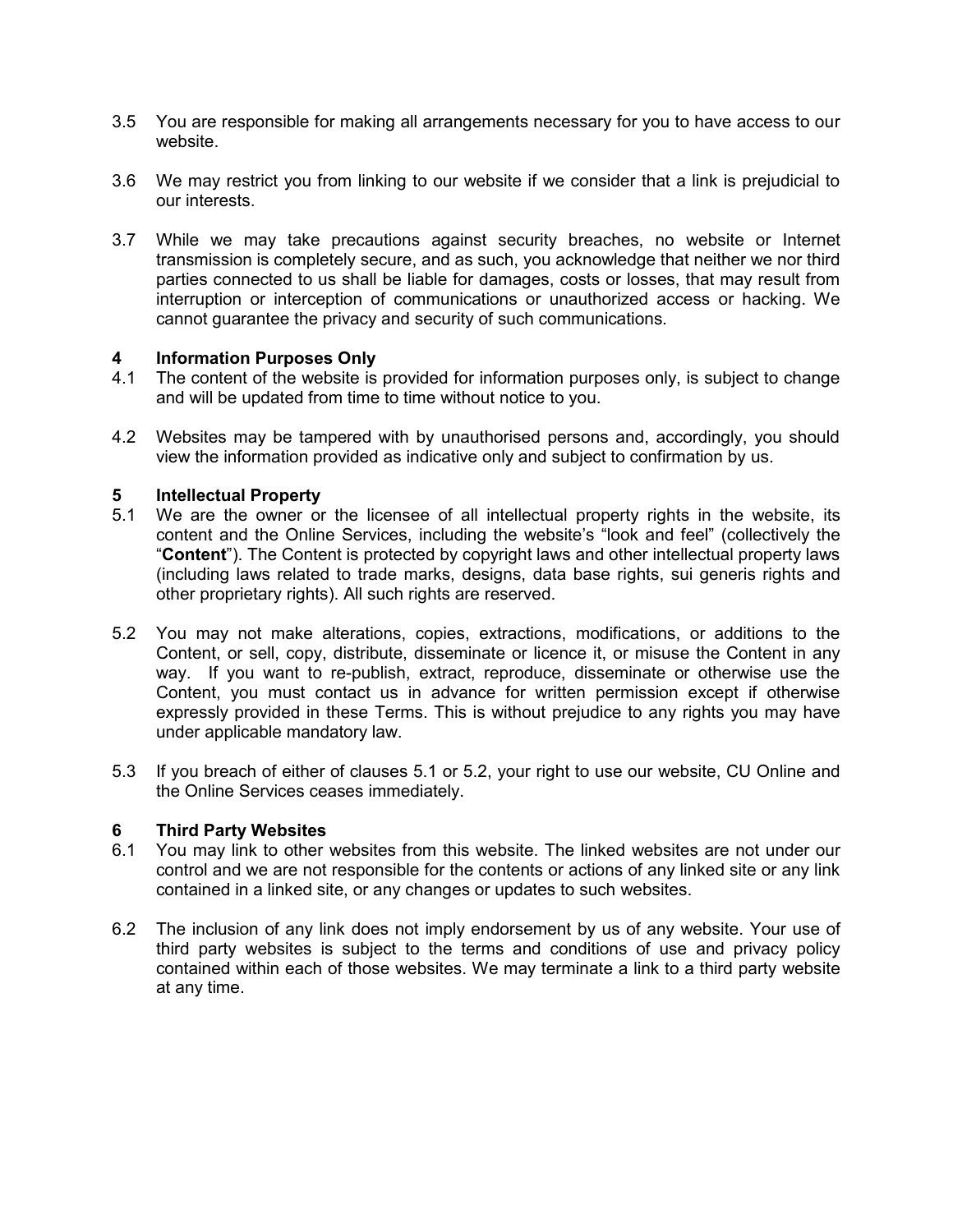## **7 Improper use of our website**

- 7.1 You may not use the website in any manner that could damage, disable, overburden, or impair it, its server, or the network(s) connected to the server, or interfere with any other party's use and enjoyment of the website and services on it.
- 7.2 You may not attempt to gain unauthorized access to any services, parts of the website, other accounts, computer systems or networks connected to any server through hacking, password mining or any other means.
- 7.3 You may not obtain or attempt to obtain any materials or information through any means not intentionally made available to you.
- 7.4 Illegal and/or unauthorized use of the website or services on it will be investigated and appropriate legal action will be taken.

#### **8 Data Protection**

8.1 We process information about you in accordance with our Privacy Statement which is available at www.stpaulscu.ie. By using our website, you consent to such processing and you confirm that all data provided by you is accurate and up-to-date.

#### **9 Liability**

- 9.1 Use of this website is entirely at your own risk and you assume full responsibility and risk of loss resulting from the use of, viewing, access to, relying on or downloading from the website and/or Content.
- 9.2 You agree that we are not liable for loss or damages arising out of your use, or your inability to use this, website or any services through it. This website and Content on it is provided on an "as is" basis and we make no undertaking, representation or warranty:
	- (i) regarding the completeness or accuracy, reliability or timeliness of any of the website or Content;
	- (ii) that this website, its server or the Content is free from defects, errors, viruses, bugs or other harmful elements;
	- (iii) in relation to availability and/or uninterrupted use of the website or Content.

and we expressly disclaim all such warranties, representations and undertakings.

- 9.3 We are not liable to you for (i) any loss of income, business, revenue or profits; (ii) any loss or corruption of data; (iii) any corruption or damage to equipment; or (iv) any loss or damage which was not foreseeable to both you and us.
- 9.4 If we have any liability to you, it is in all cases limited in aggregate to one thousand euro (€1,000) only (except in the case of death or personal injury).
- 9.5 You are liable to us for any loss, damage or harm suffered or incurred by us as a result of your negligent, deliberate or reckless breach of these Terms.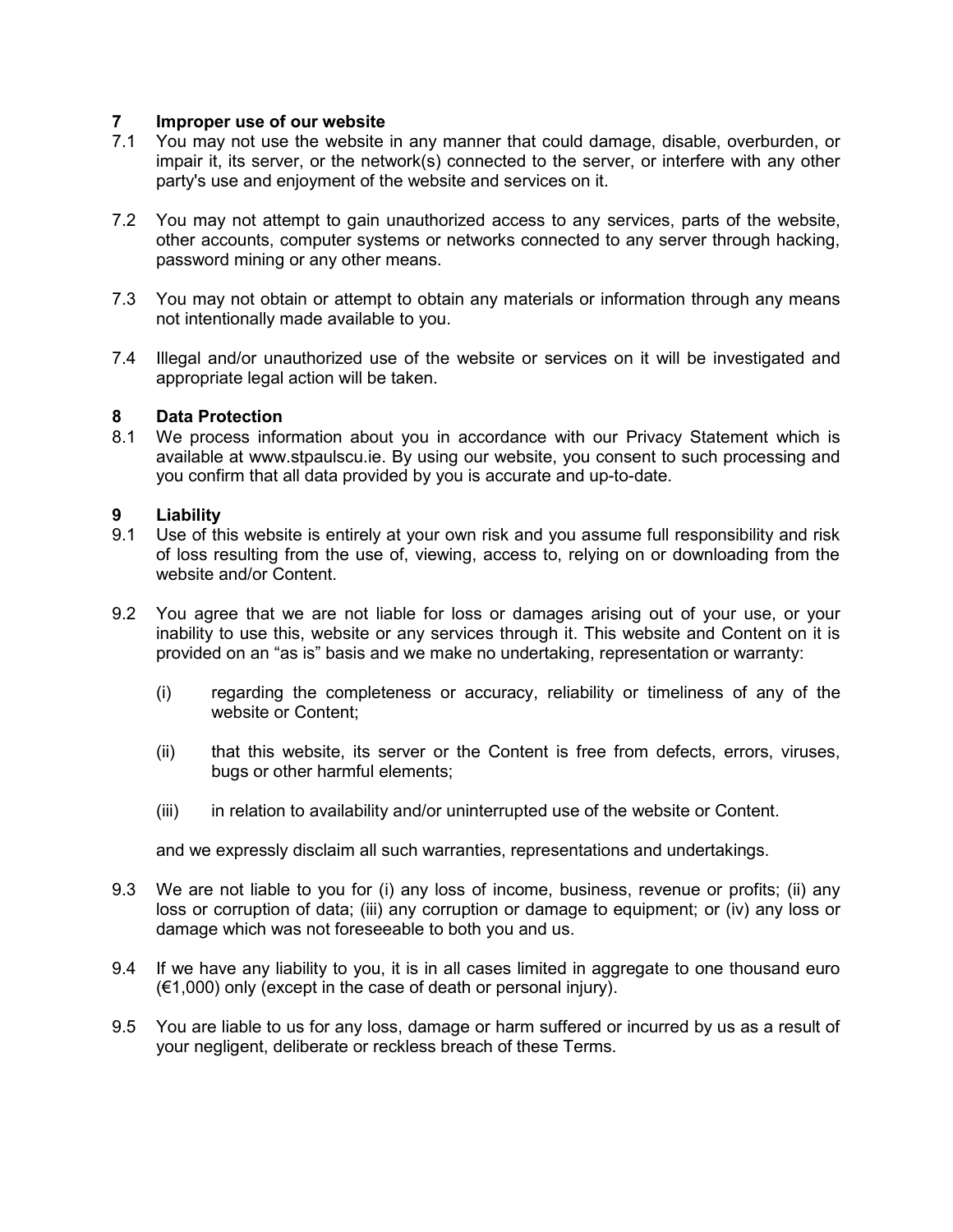## 10 **Events Beyond our Control**

10.1 We are not in breach of these Terms or liable to you if there is any total or partial failure of performance of any of our duties and obligations resulting from any act or matter beyond our reasonable control. This may include where such results from any act of God, fire, act of government or state, war, civil commotion, insurrection, embargo, inability to communicate with third parties for whatever reason, failure of any computer dealing or settlement system, failure of or delay in the transmission of communications, prevention from or hindrance in obtaining any energy or other supplies, labour disputes of whatever nature, late or mistaken payment by an agent or any other reason (whether or not similar in kind to any of the above) beyond our reasonable control.

## 11 **Notices**

11.1 You must send any formal notice under these Terms to us by sending it in writing to our postal address, namely:

St. Paul's Garda Credit Union Ltd., Boreenmanna Road, Cork, Ireland

## **12 Severability**

12.1 If, at any time, any provision of these Terms is or becomes illegal, invalid or unenforceable, that shall not affect or impair the legality, validity or enforceability of the remainder of these Terms (including the remainder of a provision where only part of it is or has become illegal, invalid or unenforceable).

## **13 Waiver**

13.1 The exercise by us of any of our rights under these Terms is without prejudice to any of our other rights and remedies. The provisions of these Terms may only be waived by either of us in writing by express reference to the provision in question. No delay, neglect or forbearance on the part of either of us in enforcing any provision of these Terms is a waiver, or in any way prejudices any right of a us under these Terms. A waiver by either of us of any breach of any of the provisions of these Terms does not constitute a general waiver of such provision or of any subsequent act contrary to it.

#### **14 Transfers**

- 14.1 These Terms are personal to you and may not be transferred or assigned to anyone else.
- 14.2 We may assign, transfer or otherwise dispose of all or any of our rights or obligations under these Terms, in whole or in part, by prior notice to you, provided that in doing so we do not materially prejudice your interests under these Terms.

#### **15 Entire Agreement**

15.1 Subject to clause 2.4, these Terms represents the entire understanding of the parties concerning their subject matter and override and supersede all prior agreements concerning it (whether written, oral or implied) which are hereby revoked by our mutual consent. Neither of us has relied upon, or has any remedies in respect of, any representations, terms or conditions except those set out in these Terms. This does not exclude any liability for fraud and/or fraudulent misrepresentations.